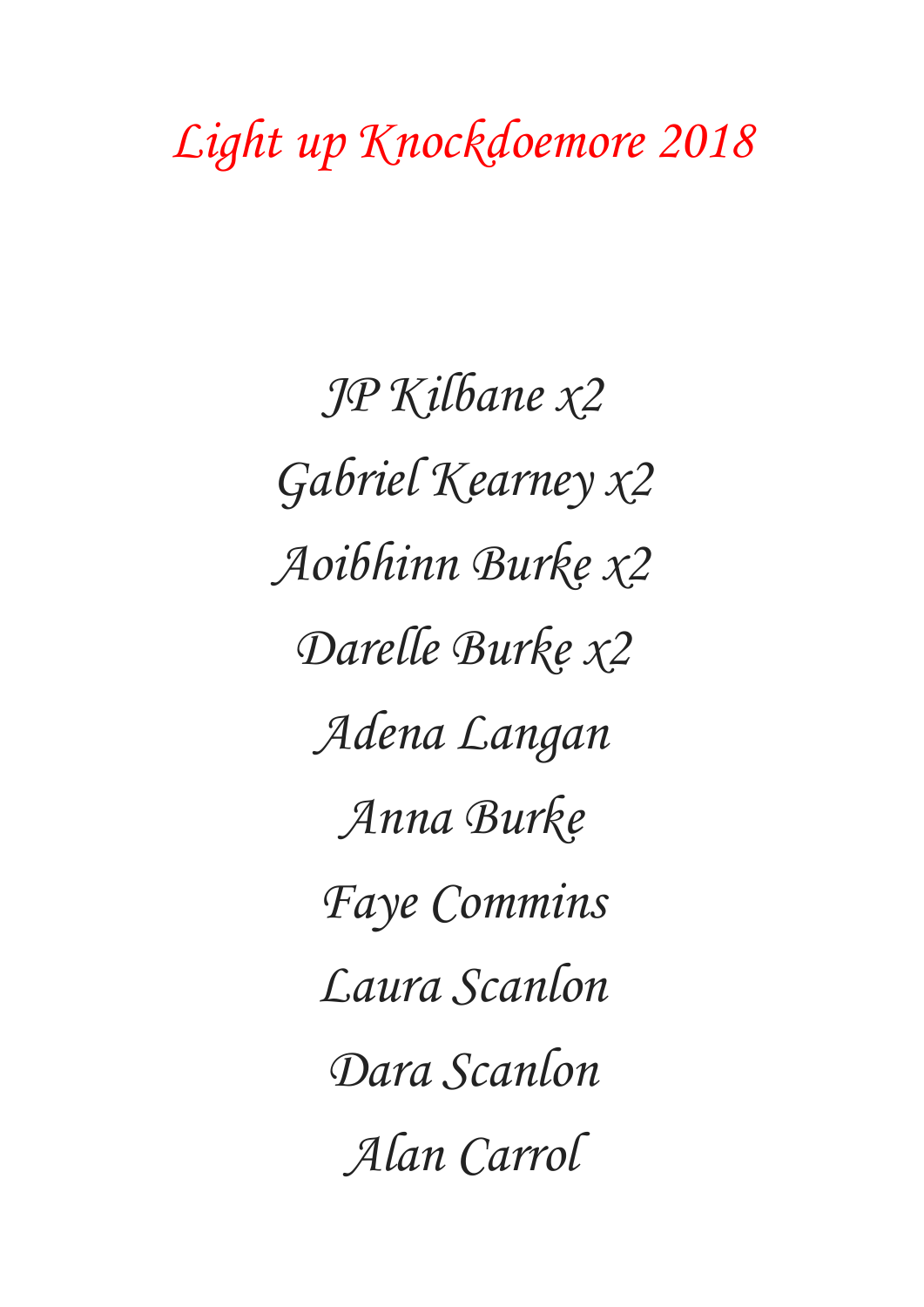*Eanna Carrol Aisling White Rian Carrol Margaret Kearney x4 Ronan Reynolds Conor Reynolds Hannah Coen Deirdre Clarke Cillian Clarke x2 Pauline Harrington x6 Lisa Ryan Emily Keane Megan Fahy*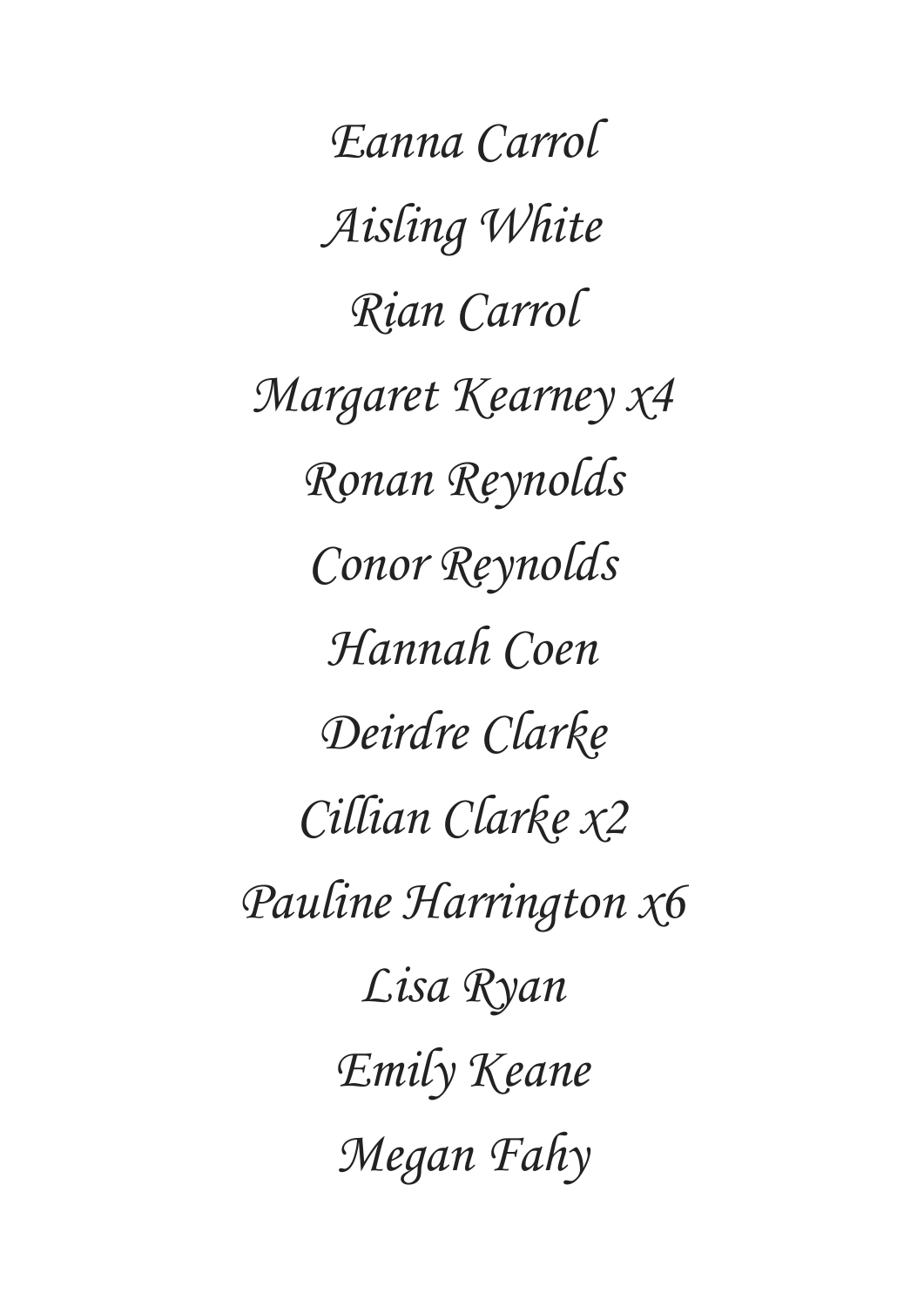*Aille Walshe Sarah Donnellan Nicole Collison Michelle Rohan x3 Eddie McGrath Ben McGrath Gail Keeley x2 Keith Greaney Kate Greaney Emma Greaney Ruth Greaney Donoghue Family Costello Family*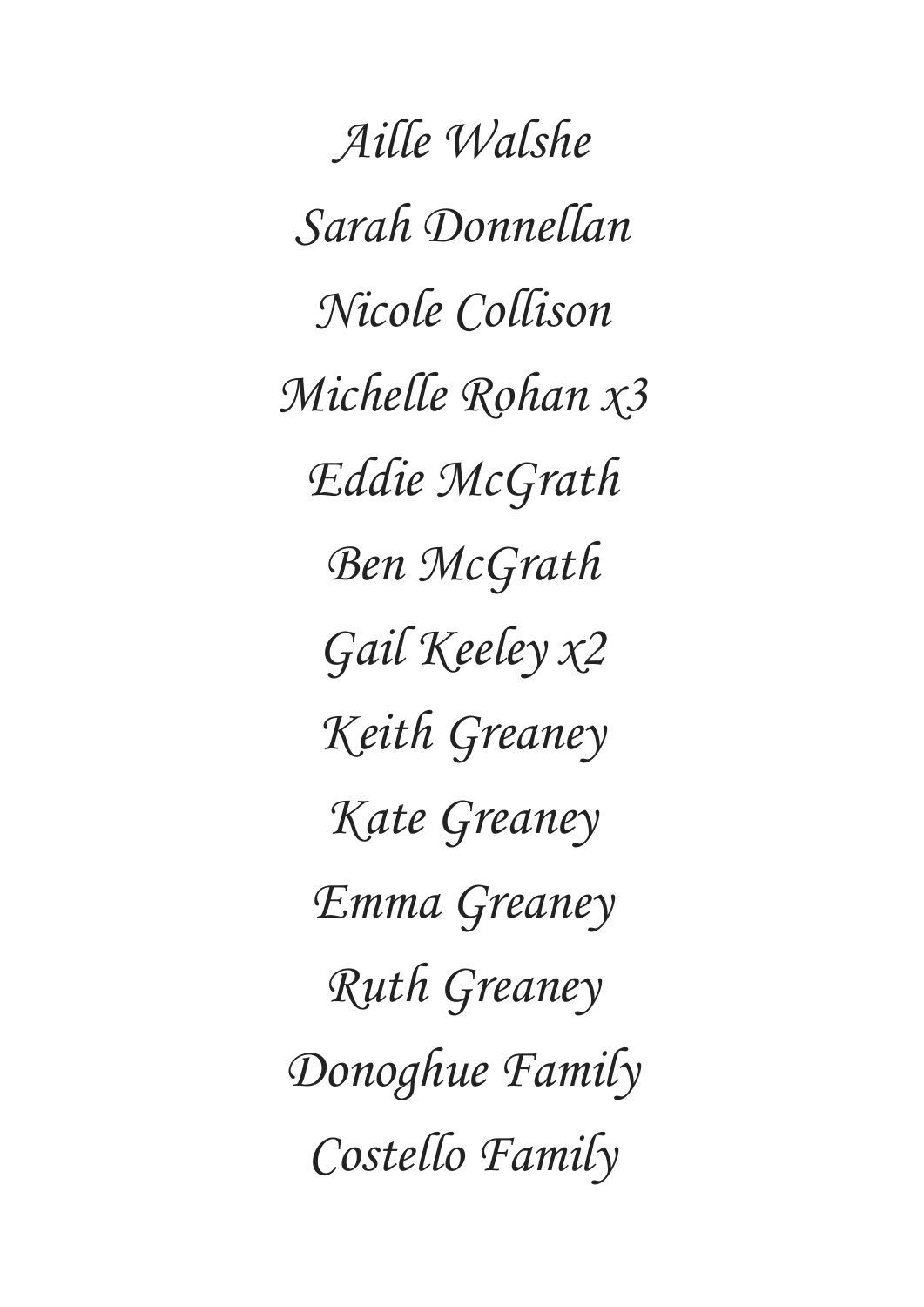*McHugh Family Yvonne Bushell Connolly Family Helen Lavin O'Riordan Family In memory of John Joe Kearney Regina & Declan Kearney Keelan Nally Anne & Martin Nally Dinkin Family Breege Joyce Caroline O'Shea Aoife Lily Conneely*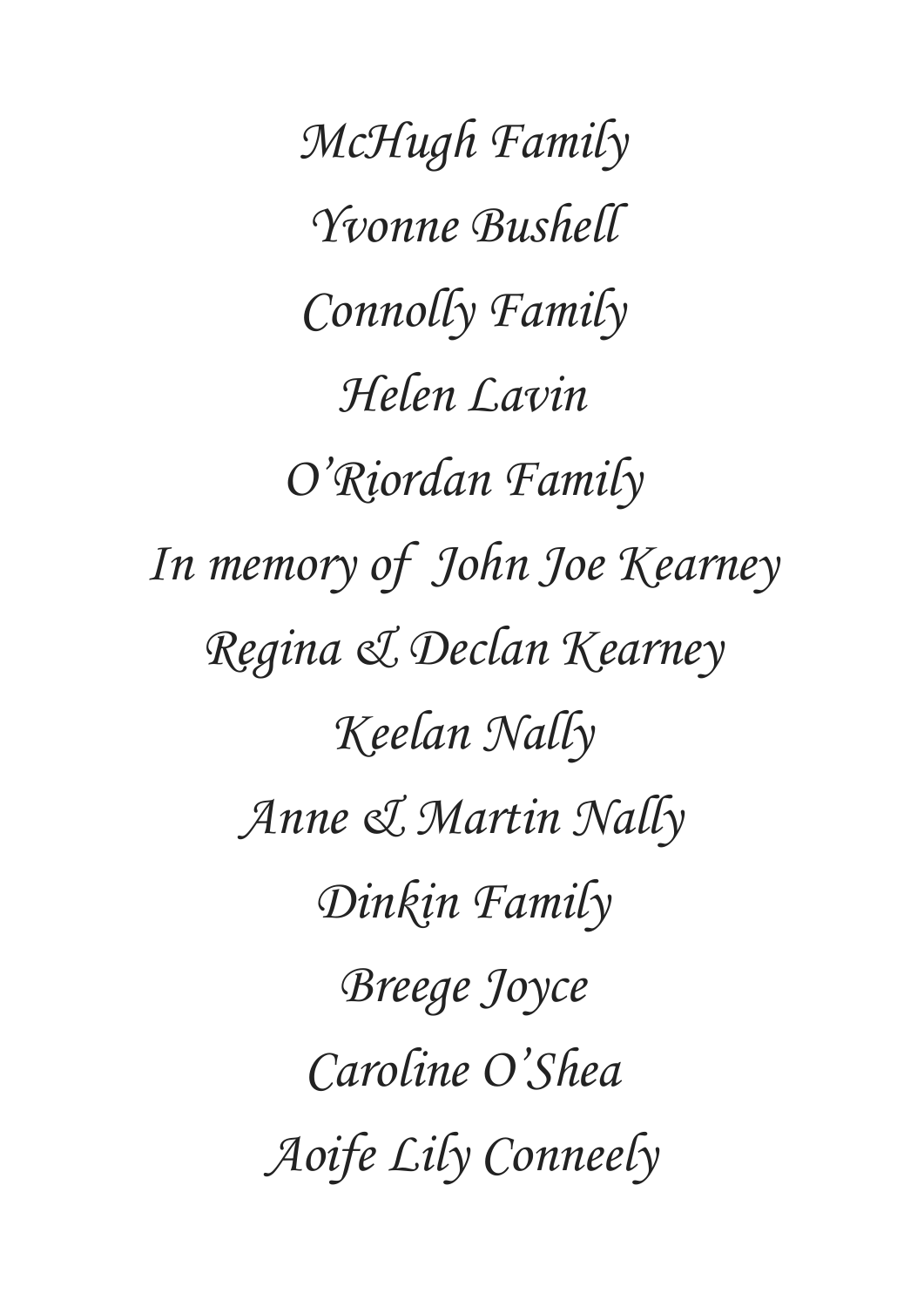*Dara Conneely Aisling Conneely Grace Stapleton Sophie Stapleton Nana & Grandad Kelly Nana & Grandad Stapleton Joan Curley x2 Kate Coyle x2 Frank Burke Rita Burke Neil Burke Sinead Burke Aoife Burke*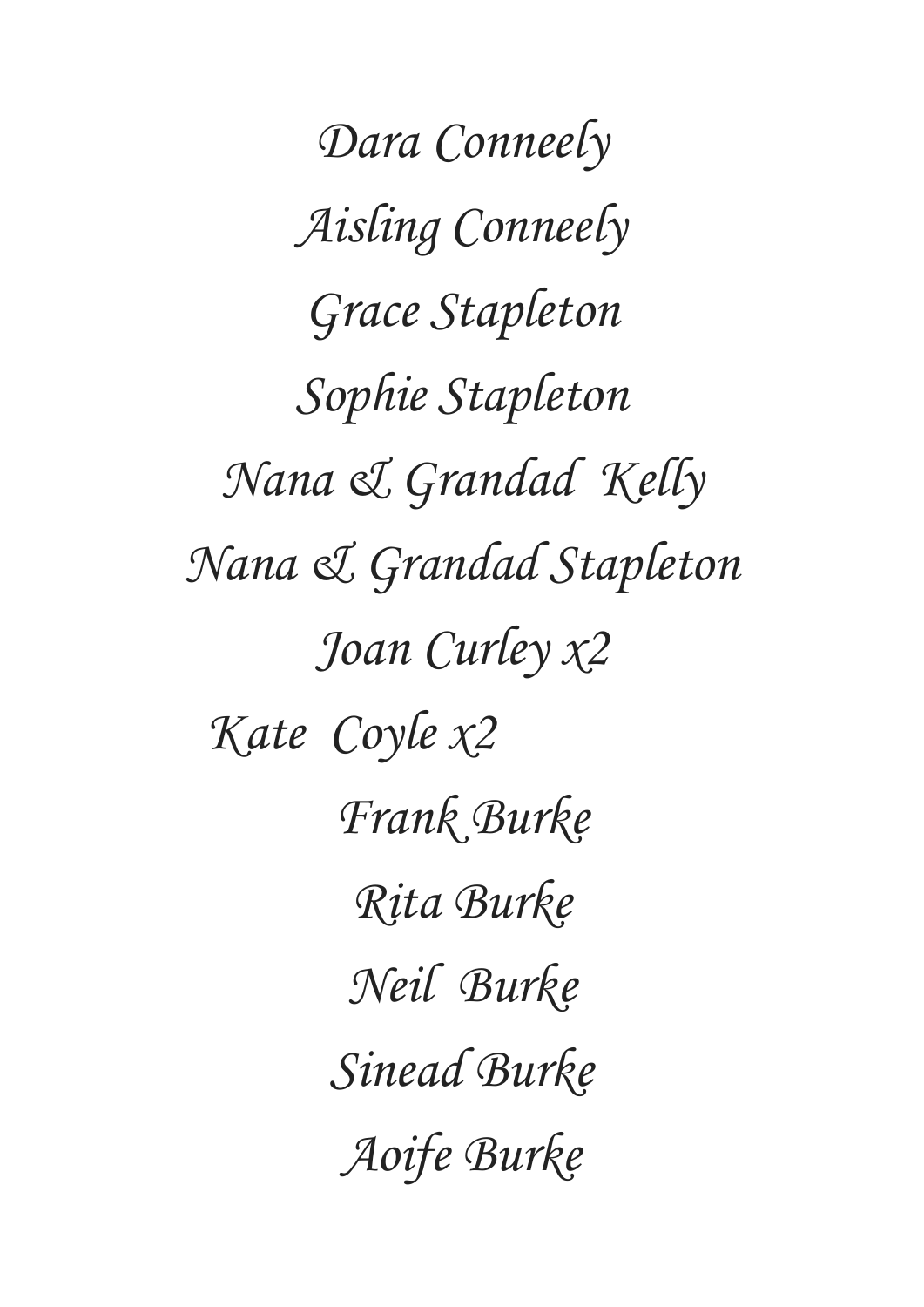*Cian Burke Marina Grey Catherine Enright Niamh O'Connor Barry O'Loughlin Rachel O'Loughlin Saoirse O'Loughlin Fionn O'Loughlin Chellene Trill Andrea Trill Caitlin Trill Caroline Trill Mansie & Mary Hanley*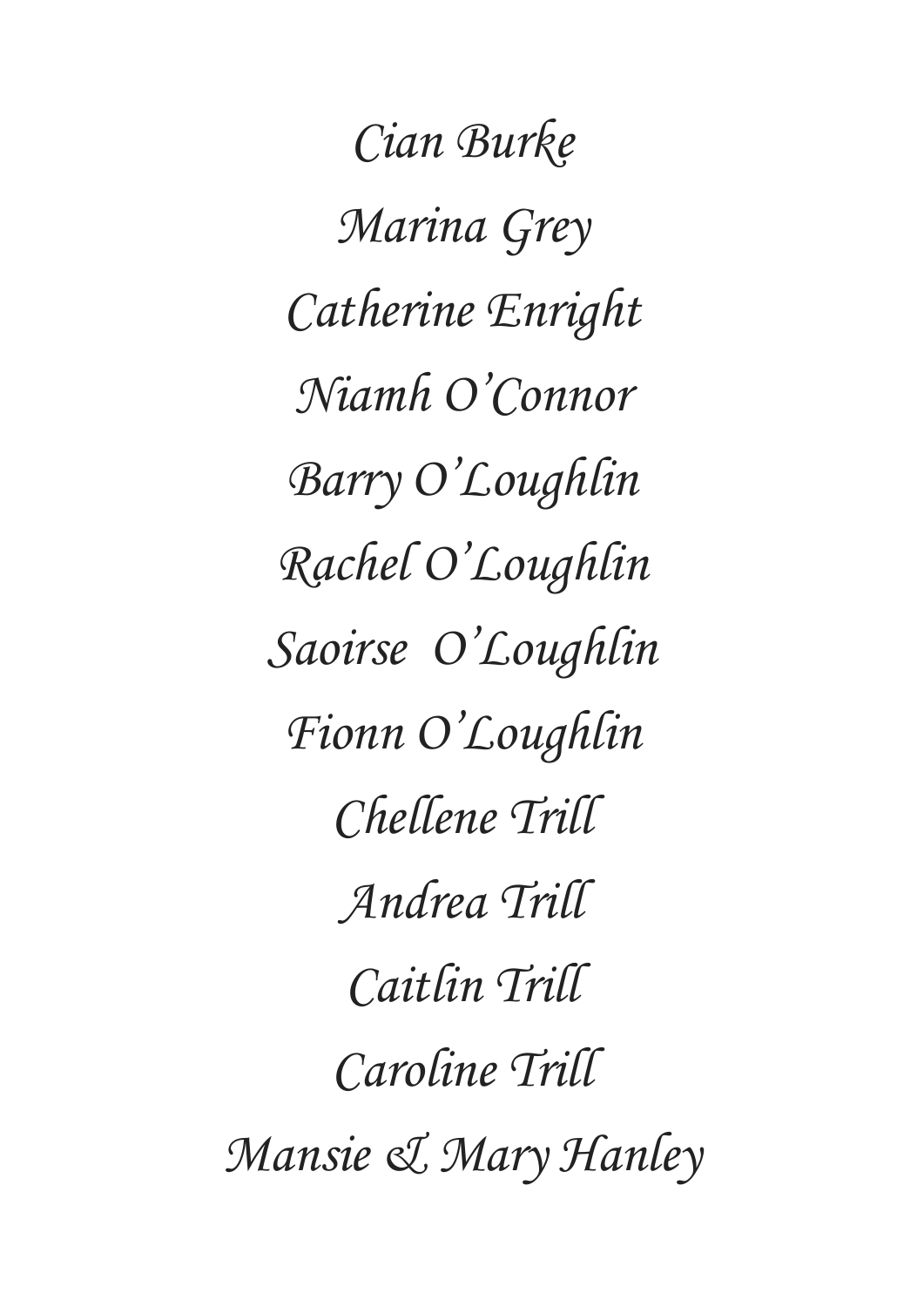*Adam & Lena Cummins Ellen Marai Gleeson Lily Anna Gleeson Jimmy Sweeny Debbie Ward Tony Goldrick Elaine Goldrick Daniel Goldrick Marc Goldrick Anna Goldrick Barry Goldrick Flaherty Family Martina Collins*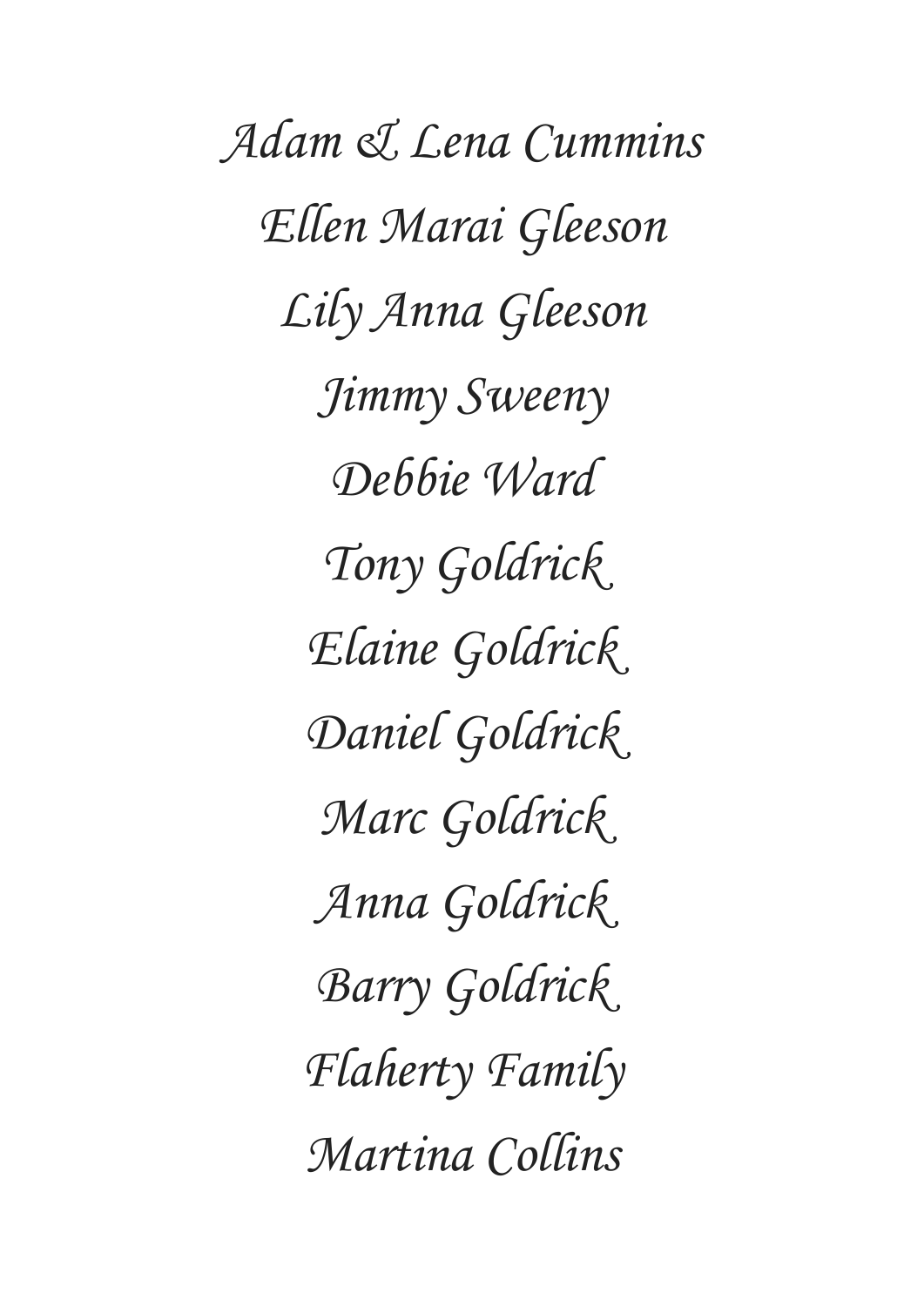*Emma Collins Ger Casey Eanna Monaghan Indy Monaghan Anthony Monaghan Dearbhle Monaghan David Mc Laughlin Conor Mc Laughlin Nicole Mc Laughlin Emily Mc Laughlin Cole Greene Sinead Misteall Iarfhlaith Greene*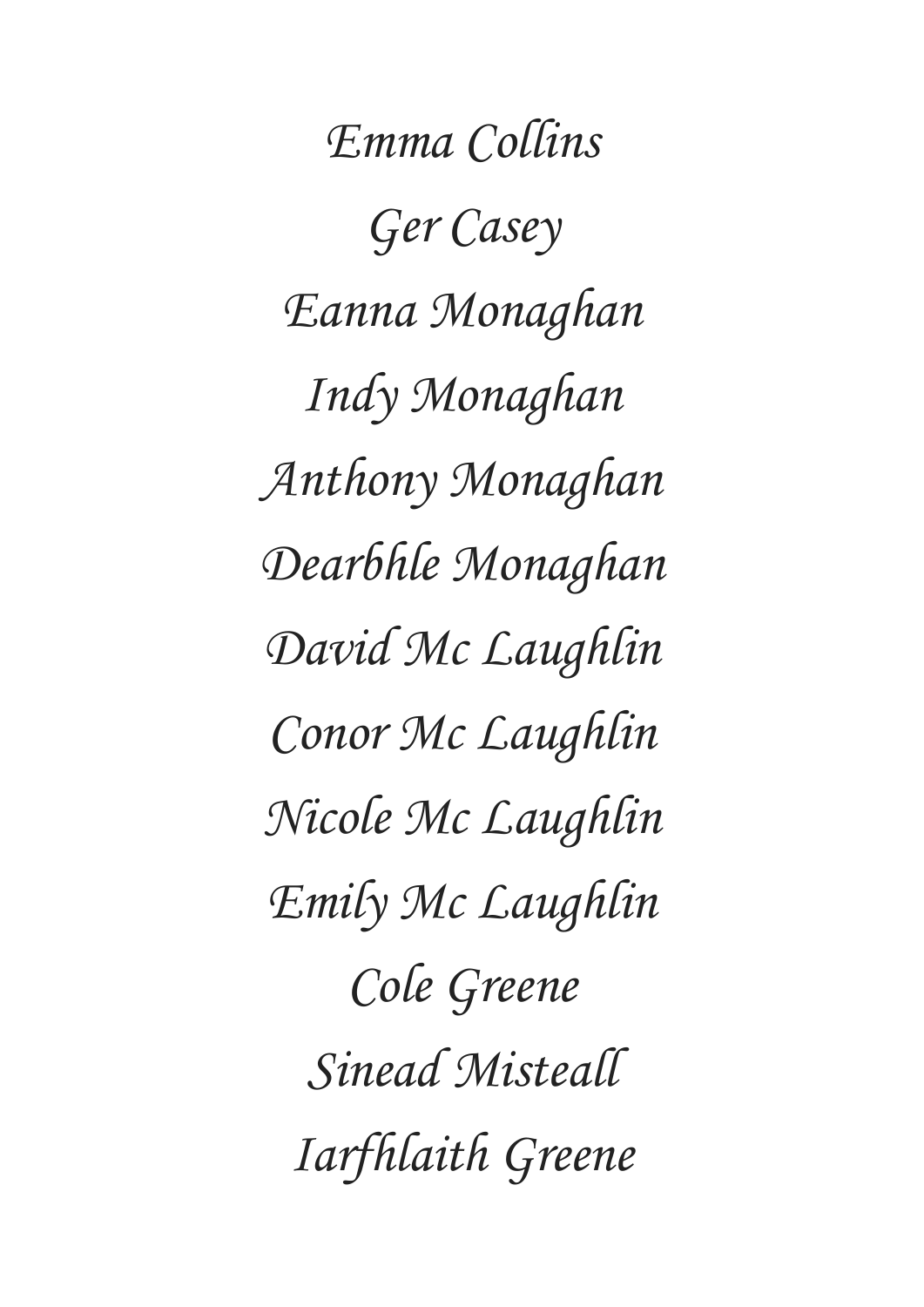*Cillin Greene Miriam Greene Joseph Killilea Sinead Donovan Sean Donovan Niamh Donovan Jimmy & Sheila Donovan John Morrin Patricia Morrin Morgan Morrin Dan McGuinness Margaret McGuinness Tom Morrin*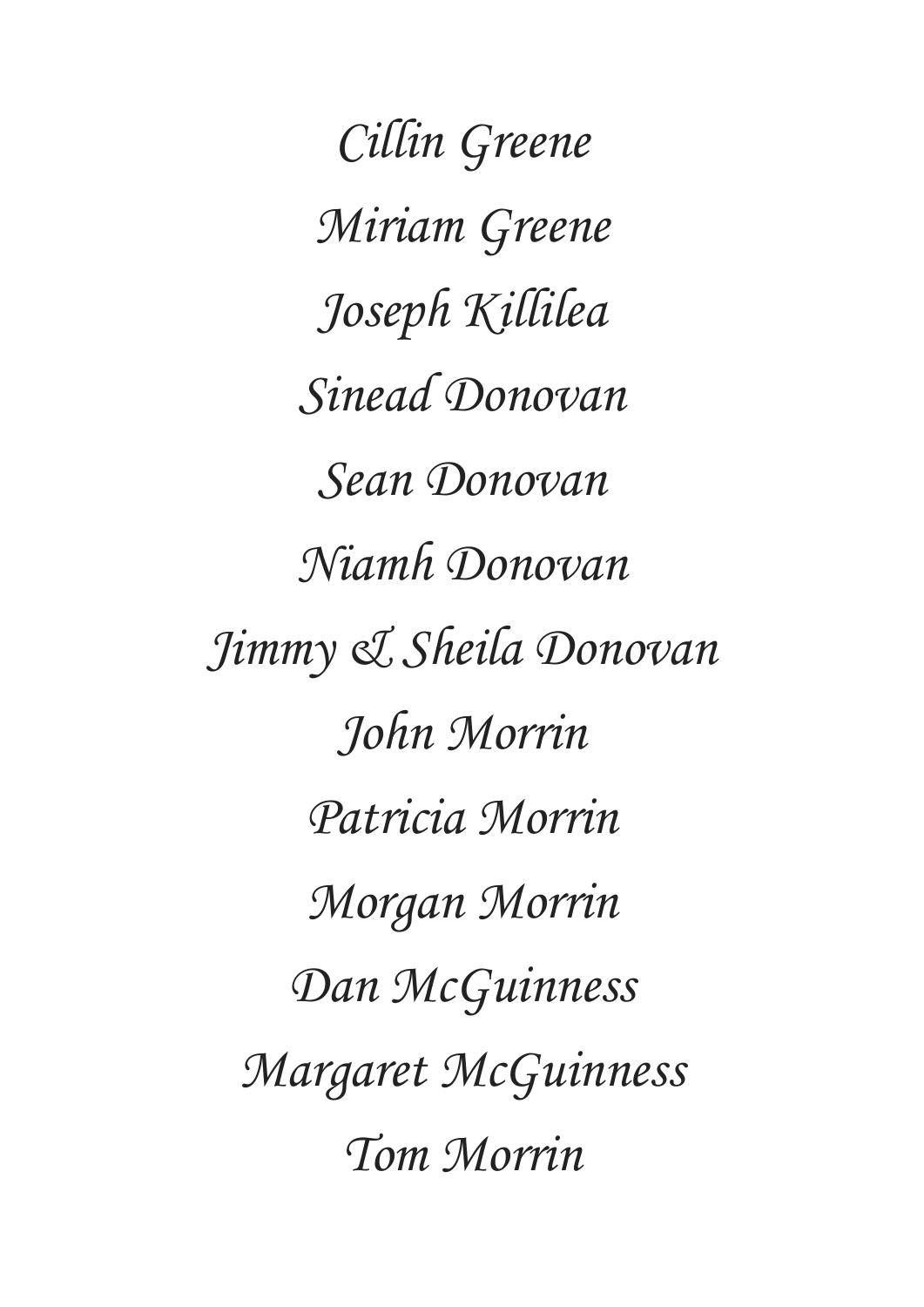*Aoife Collins Eugene Kearney Kathy Kearney Roisin Gavin Regina Tarpey Anna Glynn Michael Kearns Vanessa Kearns Emma Kearns Lauren Kearns Fiachra Murphy Ciara Murphy Cillian Murphy*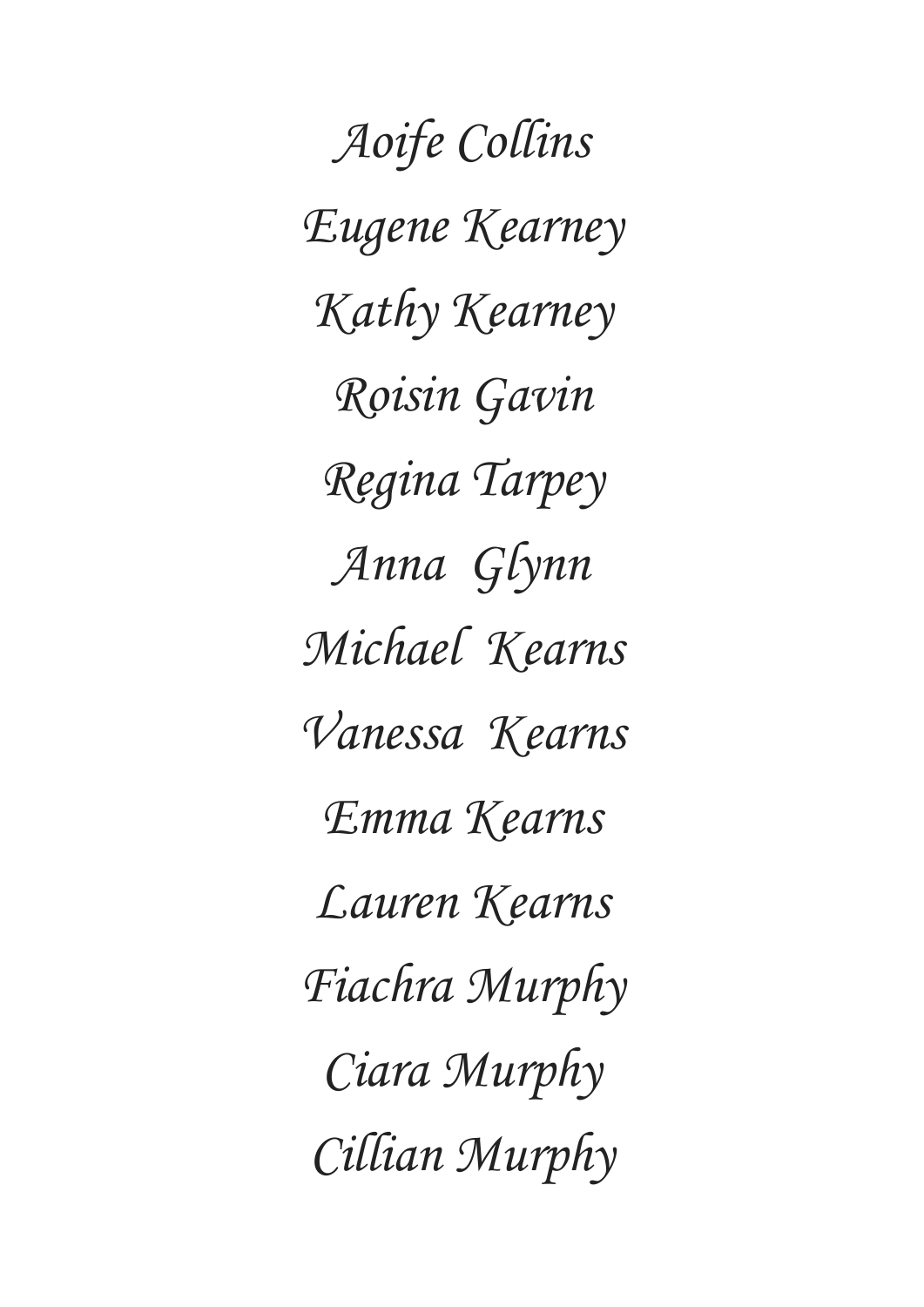*Emer Murphy Brendan Morley Orla Fox-Colleran x2 Emma O'Reilly Nicole O'Reilly Roisin Gavin Orla Fahey John Fahey Marc Goldrick x4 Gordon Lenihen Siofra Lenihen Aibhe Lenihen Orla Lenihen*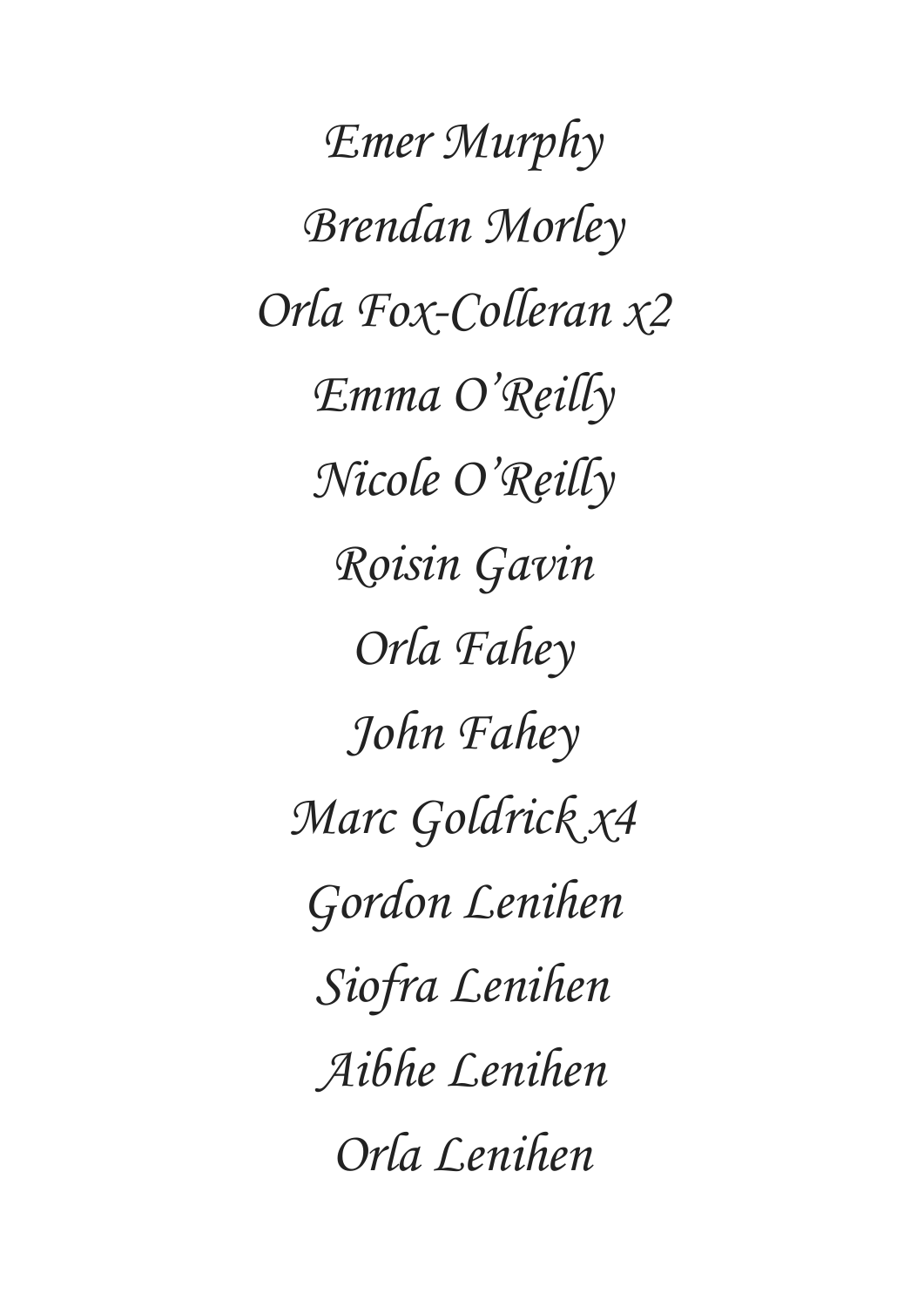*Aoibhe O'Flynn Sean O'Flynn Fiona Grant Alan Grant Saoirse Grant Daire Grant Alannah Grant Majella Alterations Norann Griffin Laura Girvan Eoibhinn Burke Emma Crowley Ronan Keane*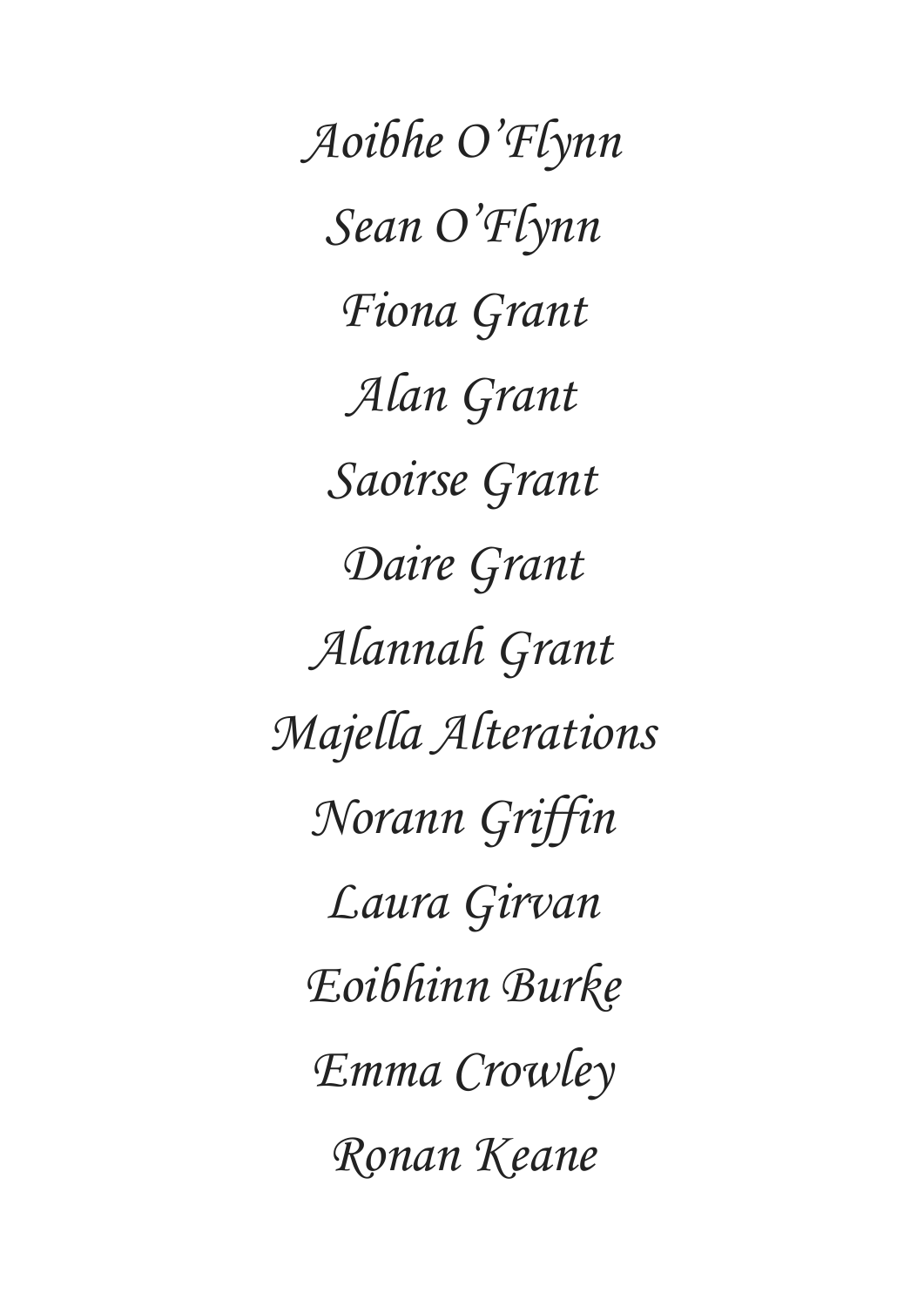*Dylan Keane Eammon O'Lionsigh Grace Campion James Campion Niamh Duffy Aoife Phillips Anne Jones Cian O'Callaghan Sean O'Callaghan Connor O'Callaghan Brendan Noone Aoife Noone Jamie Burke*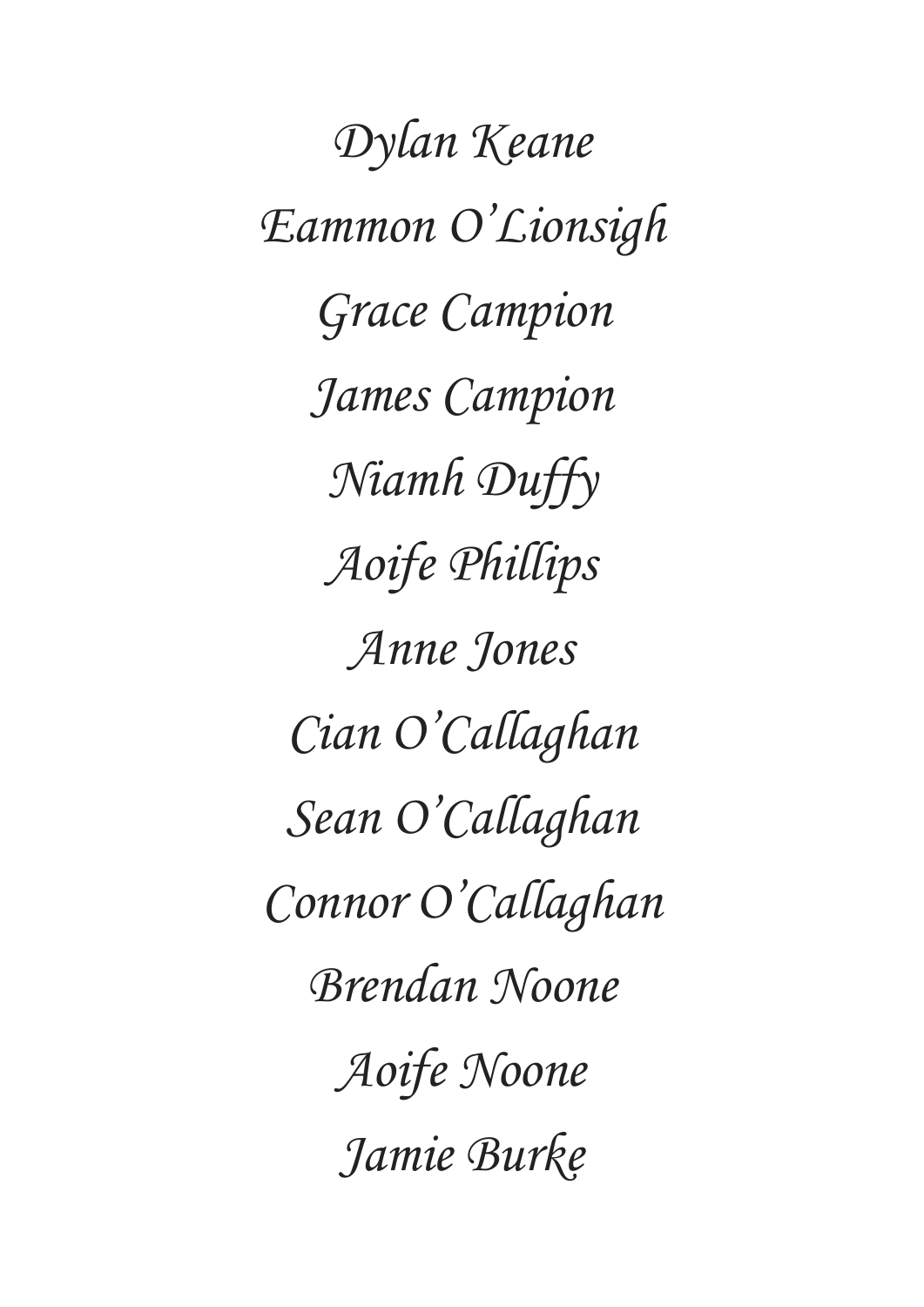*Kayla Burke Tegan Burke Ciara Hawkins Elaine Hawkins Ben Hawkins Claire Carter Enda Carter Martin McGreevy Cian McGreevy Ava McGreevy Emma McGreevy Pamela Cooney Barry Cooney*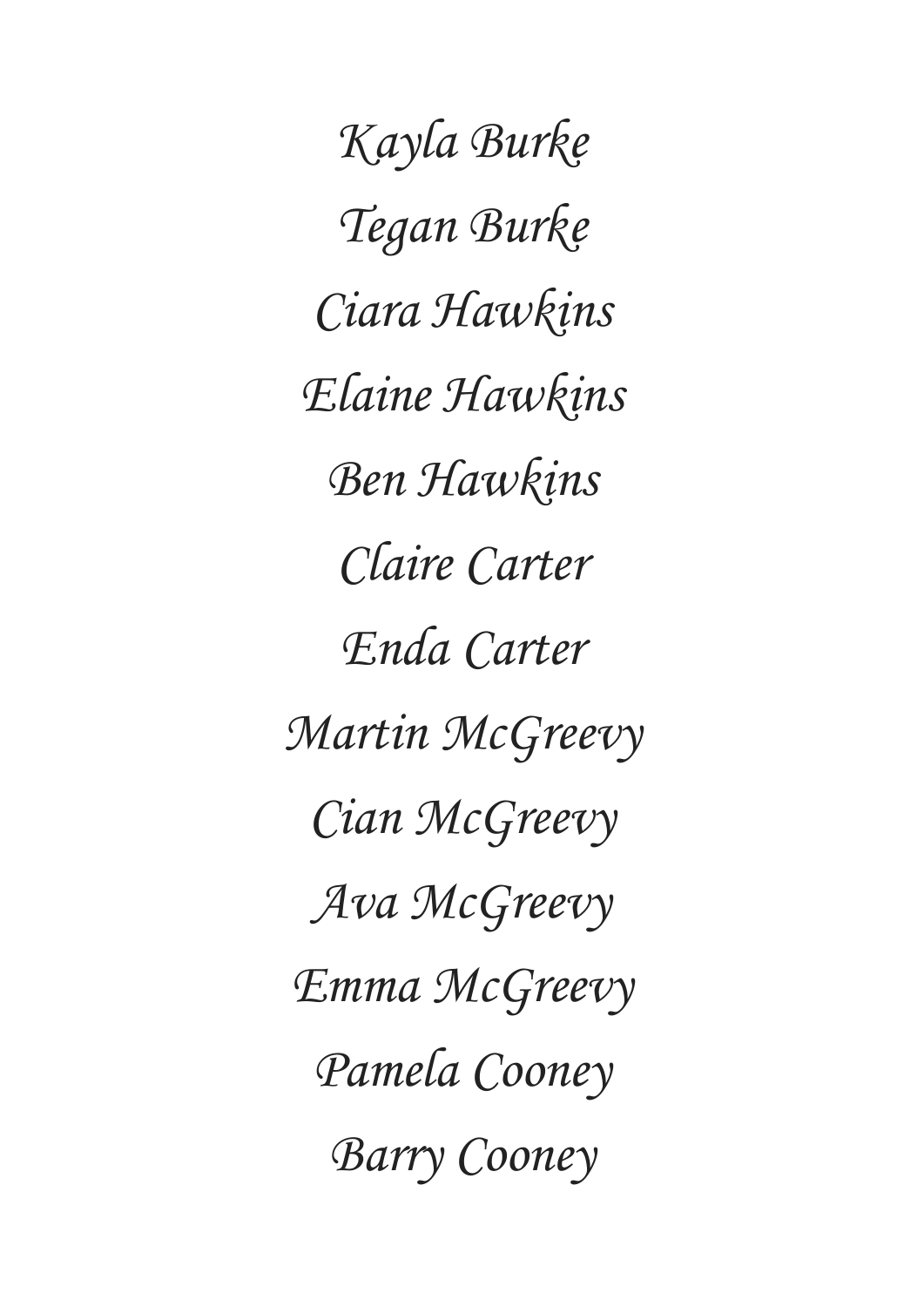*Fabienne Cooney Charlotte Cooney Mike Downes Gosia Fitzgerald x2 Sarah Hughes x2 Amy Murphy x2 Gerry Moran x4 Aine Noone Sadie Noone Conor Noone John Kilmartin x3 Mark Casey Ger Kearney x2*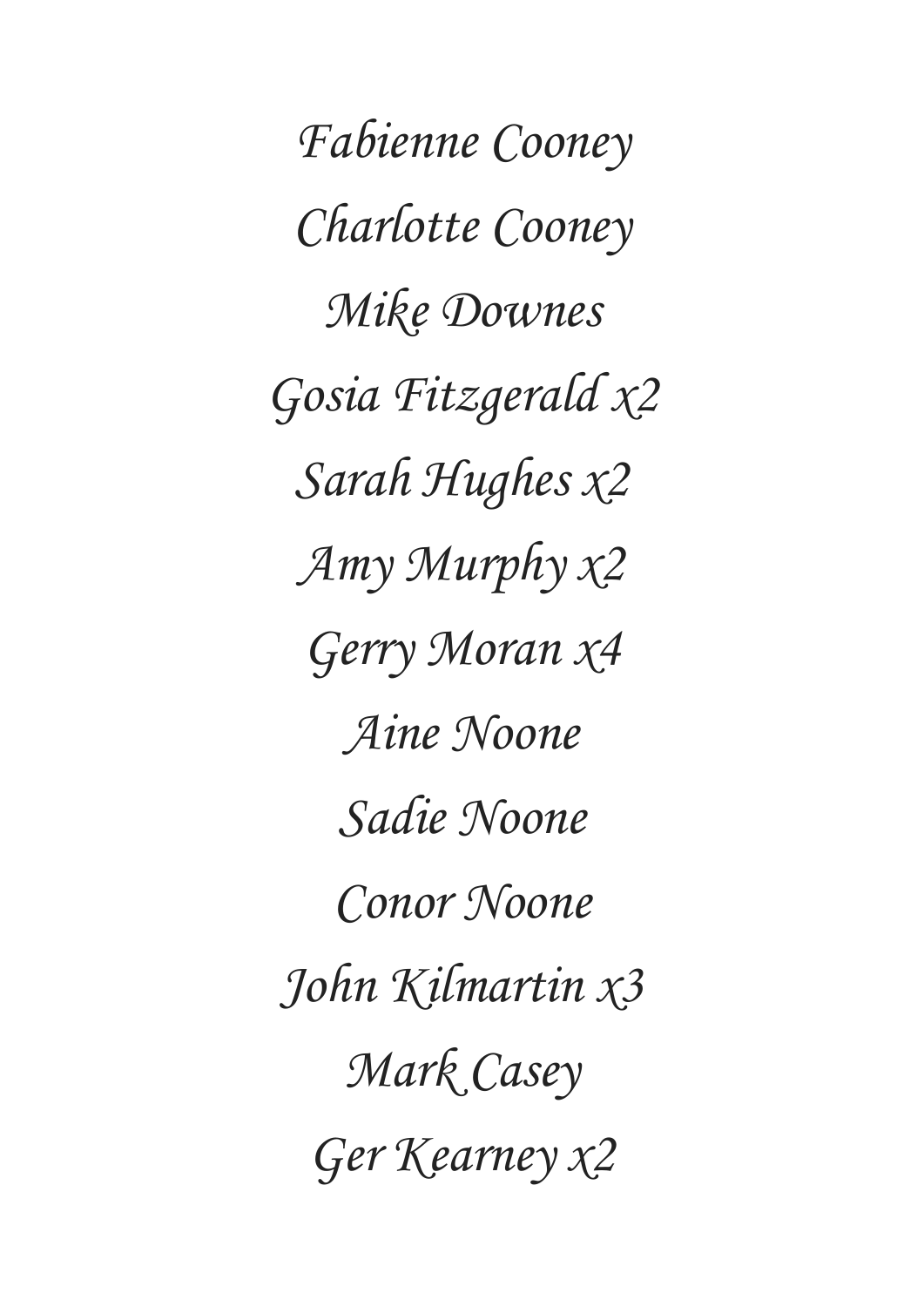*John Callaghan Irene Callaghan Brian Callaghan Barry Callaghan Keira Tarrant Laura Tarrant Adam Tarrant Maureen Tobin Niall Kilgannon Leah Barrett Michael Barrett Ray Quinn Ruby Quinn*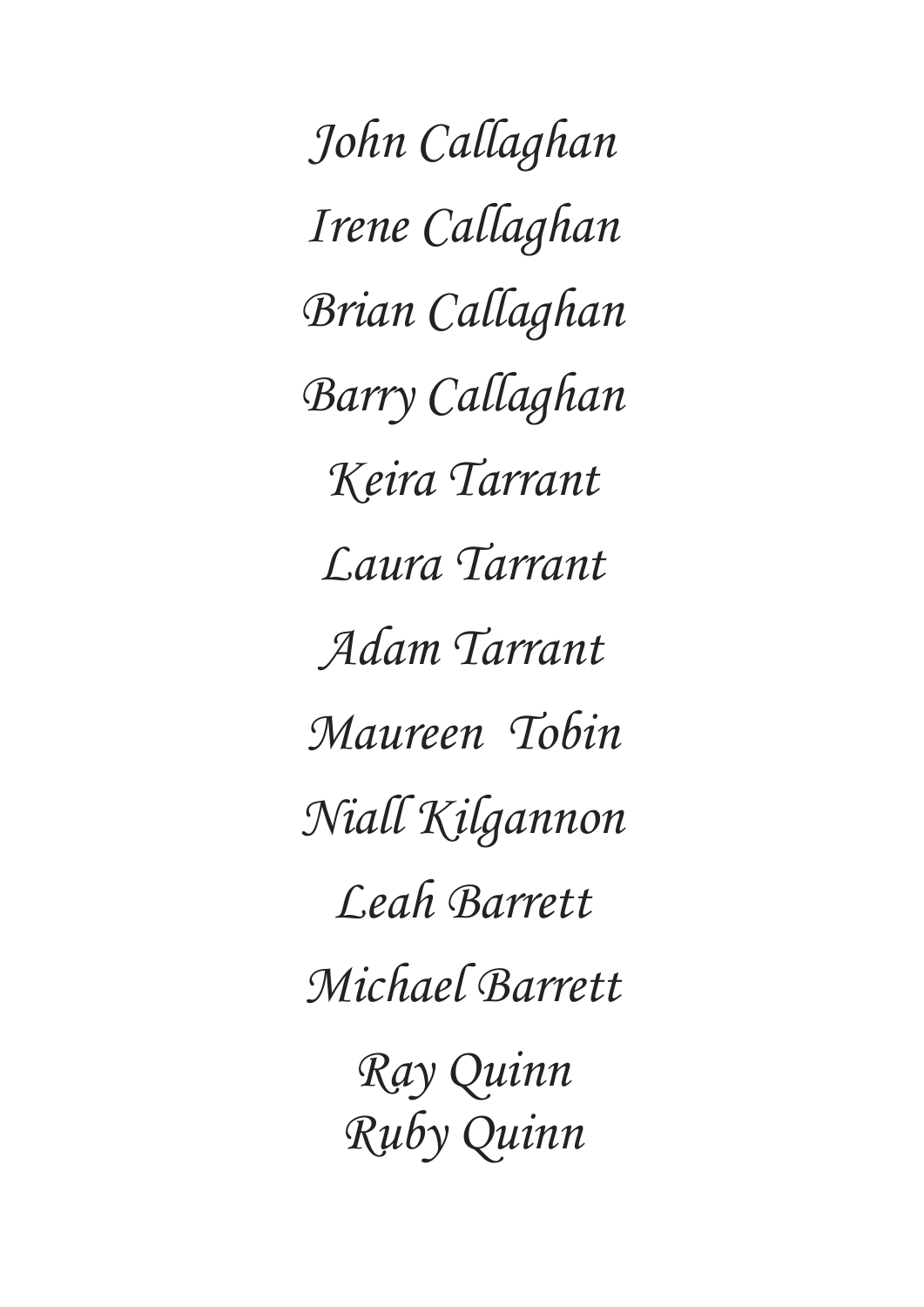*Aisling Murphy Orla Murphy Saoirse McCartan Daniel McCartan Michael Murphy Colin Heffernan Noel Mc Donagh Seamus Cribbin Eamon Fitzgerald Tania Collins Diarmuid Gavin Keisha North Christine Creaven Brid Creaven Louie Walsh Murray McSharry x2 Patricia Delaney x2*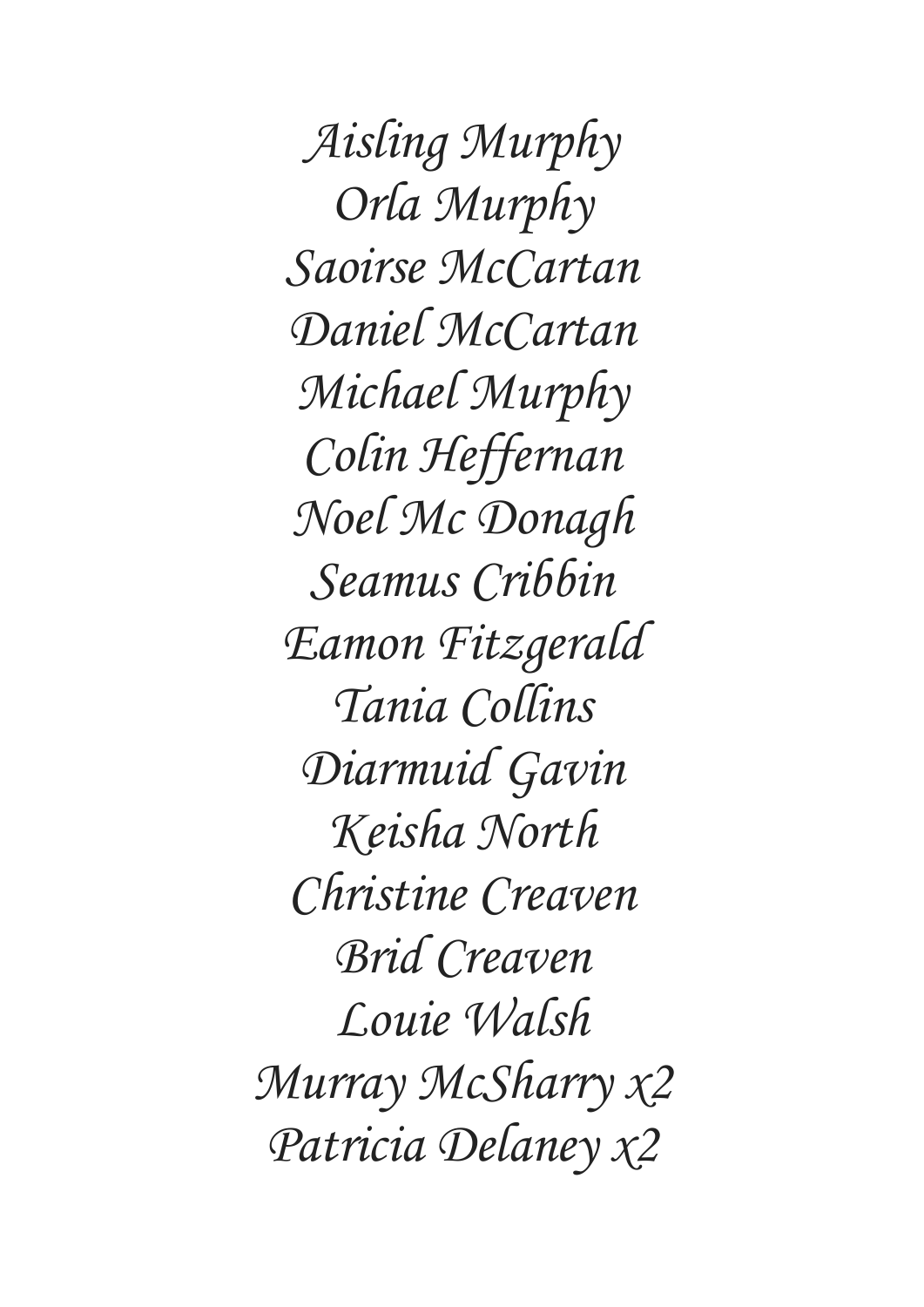*Leanne Gallagher x3 Eoin Mc Evoy x2 Mickey Burke Dara Casserly Rory Casserly Eoin Casserly Jackson Family Jo Mullins Conor Mullins Allanah Mullins Lorna Durack Lorna Mc Nicholas x3 Wayne Devlin x4 Lorraine Ward M.John & Sinead Murphy Liam & Deirdre Slevin Tom & Mary Slevin*